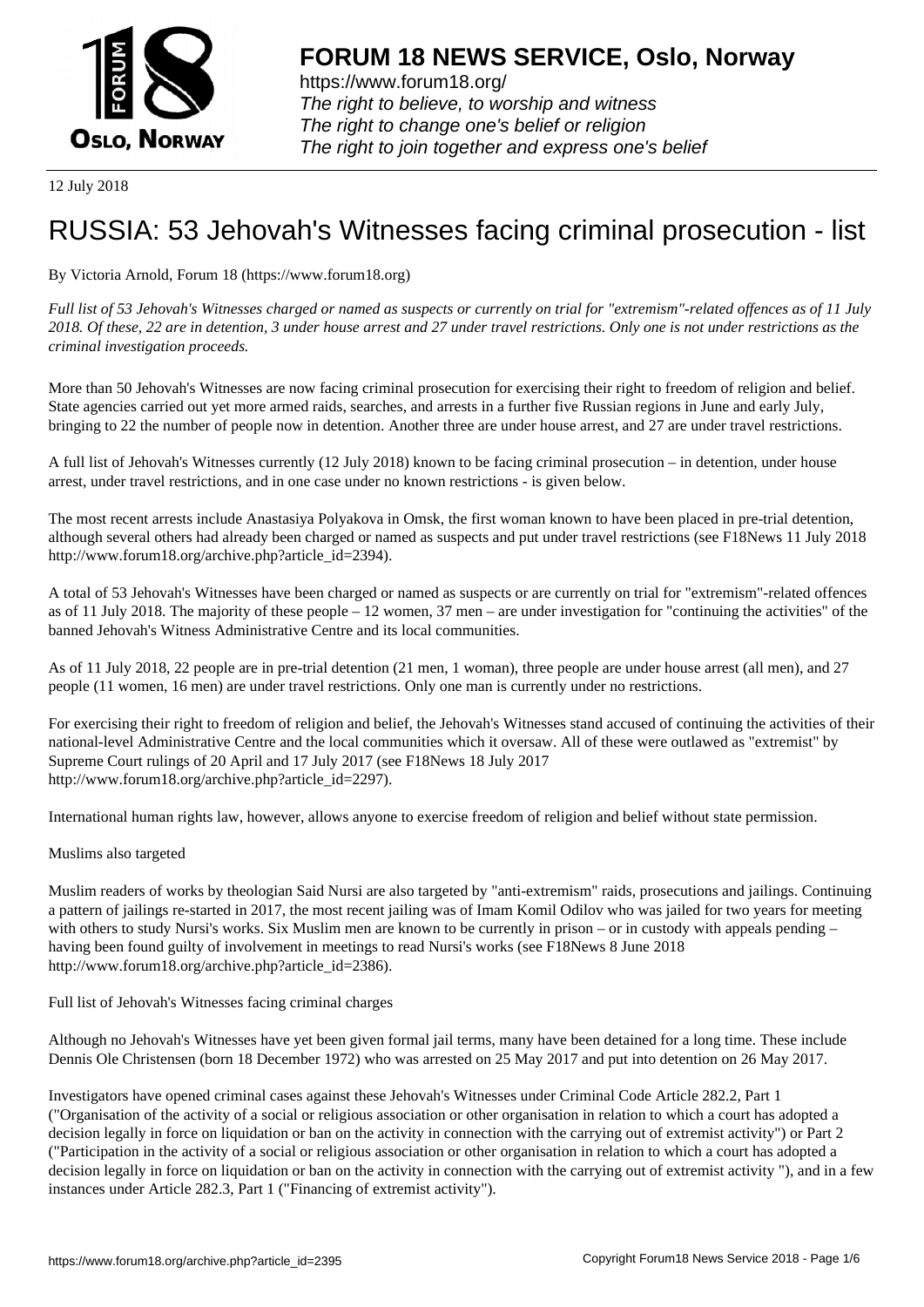survey http://www.forumlar.com/archive.php?article\_id=22151. It is unknown when any of the their come to come to come to come to come to come to come to come to come to come to come to come to come to come to come to come

The list below gives: name, date of birth – date of initial arrest; date of decision to put in detention/under house arrest/under travel restrictions, date to be released; charged/suspect under [Criminal Code Article]; whether or not on Rosfinmonitoring "List of Terrorists and Extremists".

--- 22 in Detention

Ivanovo – Shuya

1) Dmitry Vasilyevich Mikhailov, born 25 October 1977 – arrested on 19 April 2018; detained on 29 May 2018, until 19 July 2018; charged under Criminal Code Article 282.2, Part 2 and Criminal Code Article 282.3, Part 1; not on Rosfinmonitoring List

# Krasnoyarsk

2) Andrei Garafetanovich Stupnikov, born 17 September 1973 – arrested on 3 July 2018; detained on 4 July 2018, until 2 September 2018; suspect under Criminal Code Article 282.2, Part 1; not on Rosfinmonitoring List

# Magadan

3) Konstantin Nikolayevich Petrov, born 9 August 1986 – arrested on 30 May 2018; detained on 1 June 2018, until 29 July 2018; suspect under Criminal Code Article 282.2, Part 1; not on Rosfinmonitoring List

4) Ivan Grigoryevich Puyda, born 5 November 1978 – arrested in Khabarovsk on 30 May 2018; detained in Magadan on 1 June 2018, until 30 July 2018; charged under Criminal Code Article 282.2, Part 1; not on Rosfinmonitoring List

5) Sergey Liviyevich Yerkin, born 23 June 1953 – arrested on 30 May 2018; detained on 1 June 2018, until 29 July 2018; suspect under Criminal Code Article 282.2, Part 1; not on Rosfinmonitoring List

6) Yevgeny Anatolyevich Zyablov, born 9 March 1977 – arrested on 30 May 2018; detained on 1 June 2018, until 29 July 2018; suspect under Criminal Code Article 282.2, Part 1; not on Rosfinmonitoring List

# Murmansk – Polyarny

7) Roman Nikolayevich Markin, born 18 March 1974 – arrested on 18 April 2018; detained no later than 20 April 2018, until 11 October 2018; charged under Criminal Code Article 282.2, Part 1; not on Rosfinmonitoring List

8) Viktor Fyodorovich Trofimov, born 26 March 1957 – arrested on 18 April 2018; detained no later than 20 April 2018, until 12 October 2018; charged under Criminal Code Article 282.2, Part 1; not on Rosfinmonitoring List

Omsk

9) Anastasiya Andreyevna Polyakova, born 25 May 1984 – arrested on 4 July 2018; detained on 6 July 2018, until unknown date (probably no later than 4 September); charged under Criminal Code Article 282.2, Part 2; not on Rosfinmonitoring List

10) Sergei Valeryevich Polyakov, born 28 April 1972 – arrested on 4 July 2018; detained on 6 July 2018, until unknown date (probably no later than 4 September); charged under Criminal Code Article 282.2, Part 2; not on Rosfinmonitoring List

## **Orenburg**

11) Aleksandr Gennadyevich Suvorov, born 20 April 1980 – arrested on 16 May; detained on 19 May, 2018, until 14 July 2018; charged under Criminal Code Article 282.2, Part 1; not on Rosfinmonitoring List

12) Vladimir Yuryevich Kochnev, born 15 October 1979 – arrested on 16 May; detained on 19 May, 2018, until 14 July 2018; charged under Criminal Code Article 282.2, Part 1; not on Rosfinmonitoring List

# Oryol

13) Dennis Ole Christensen, born 18 December 1972 – arrested on 25 May 2017; detained on 26 May 2017, until 1 August 2018; currently on trial under Criminal Code Article 282.2, Part 1; added to Rosfinmonitoring List on 27 March 2018

## Primorye – Vladivostok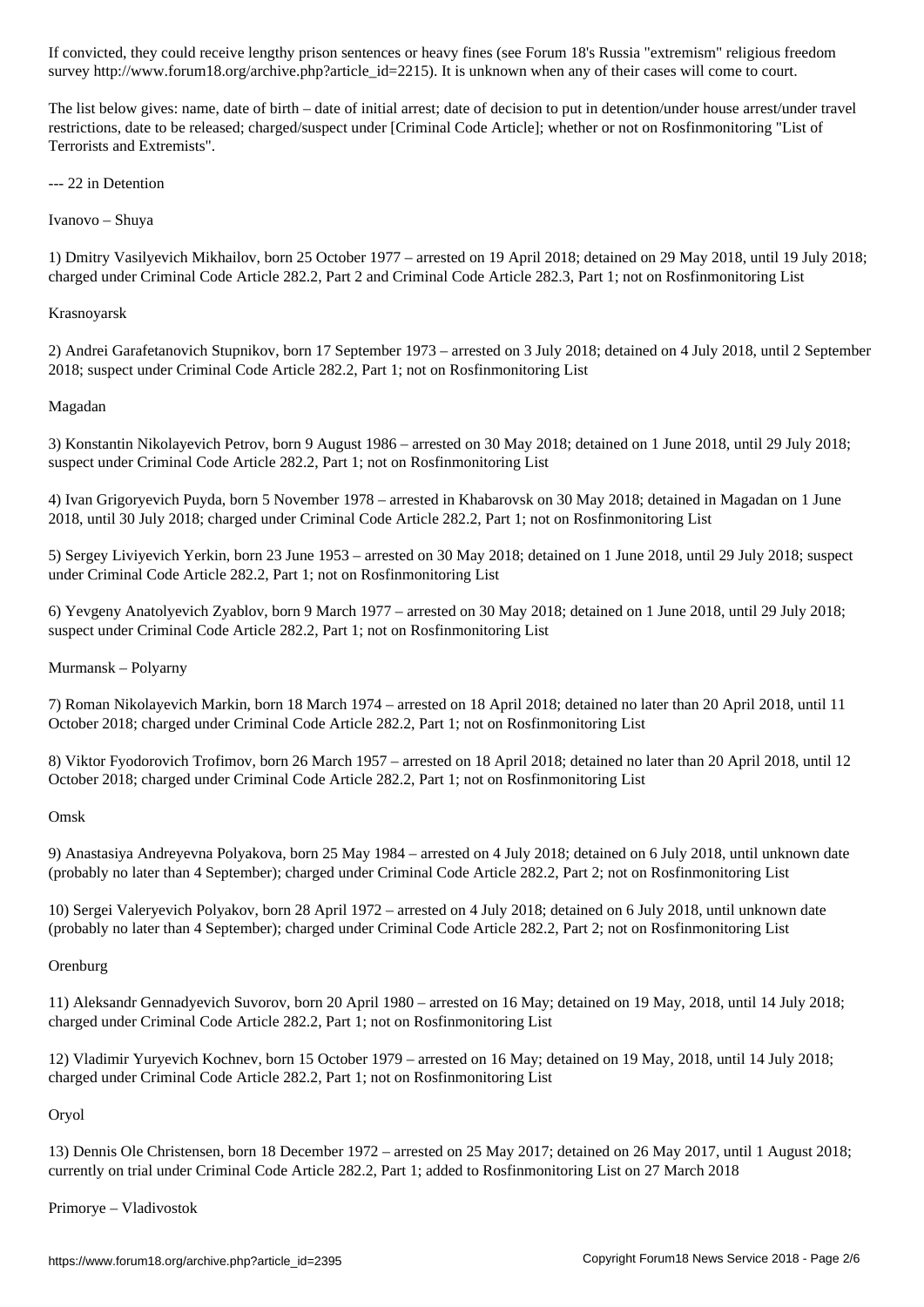$\mathcal{N}$  arrested on 15 March 1976 – arrested on 1976 – arrested on 23 April 2018; detained on 23 April 2018; detained on 23 April 2018; detained on 23 April 2018; detained on 23 April 2018; detained on 23 April 2018; det 2018; charged under Criminal Code Article 282.2, Part 2; not on Rosfinmonitoring List

Saratov

15) Konstantin Viktorovich Bazhenov, born 10 May 1975 – arrested on 12 June 2018; detained on 14 June 2018, until 12 August 2018; charged under Criminal Code Article 282.2, Part 1; not on Rosfinmonitoring List

16) Aleksey Vladimirovich Budenchuk, born 27 July 1982 – arrested on 12 June 2018; detained on 14 June 2018, until 12 August 2018; charged under Criminal Code Article 282.2, Part 1; not on Rosfinmonitoring List

17) Felix Khasanovich Makhammadiev, born 14 December 1984 – arrested on 12 June 2018; detained on 14 June 2018, until 12 August 2018; charged under Criminal Code Article 282.2, Part 1; not on Rosfinmonitoring List

Tatarstan – Naberezhnyye Chelny

18) Ilkham Shamilyevich Karimov, born 9 February 1981 – arrested on 27 May; detained on 29 May 2018, until 25 July 2018; charged under Criminal Code Article 282.2, Part 1; not on Rosfinmonitoring List

19) Konstantin Viktorovich Matrashov, born 22 August 1988 arrested on 27 May; detained on 29 May 2018, until 25 July 2018; charged under Criminal Code Article 282.2, Part 1 (and 1.1 and 2?); not on Rosfinmonitoring List

20) Vladimir Nikolayevich Myakushin, born 6 November 1987 – arrested on 27 May; detained on 29 May 2018, until 25 July 2018; charged under Criminal Code Article 282.2, Part 1 (and 1.1 and 2?); not on Rosfinmonitoring List

21) Aydar Maratovich Yulmetyev, born August 1993 – arrested on 29 May; detained on 31 May 2018, until 25 July 2018; charged under Criminal Code Article 282.2, Part 1 (and 1.1 and 2?); not on Rosfinmonitoring List

## Tomsk

22) Sergey Gennadyevich Klimov, born 26 March 1970 – arrested on 3 June 2018; detained on 5 June 2018, until 4 August 4 2018; charged under Criminal Code Article 282.2, Part 1; not on Rosfinmonitoring List

# --- 3 under House Arrest

Bashkortostan – Ufa

1) Anatoly Sergeyevich Vilitkevich, born 15 September 1986 – arrested on 10 April 2018; detained on 12 April 2018 and released on appeal on 21 June 2018; unknown when house arrest due to end; charged under Criminal Code Article 282.2, Part 2; added to Rosfinmonitoring List on unknown date

## **Orenburg**

2) Vladislav Sergeyevich Kolbanov, born 27 November 1992 – arrested on 16 May 2018; put under house arrest on 19 May 2018, until 14 July 2018; charged under Criminal Code Article 282.3, Part 1; not on Rosfinmonitoring List

## Perm

3) Aleksandr Vasilyevich Solovyov, born 13 February 1970 – arrested on 22 May 2018; put under house arrest on 24 May 2018, until 22 July 2018; charged under Criminal Code Article 282.2, Part 2; not on Rosfinmonitoring List

--- 27 under Travel Restrictions

# Belgorod

1) Anatoly Aleksandrovich Shalyapin, born 21 January 1994 – arrested on 7 February 2018; released under travel restrictions on 10 February 2018; suspect under Criminal Code Article 282.2, Part 1; not on Rosfinmonitoring List

## Ivanovo – Shuya

2) Aleksey A., date of birth unknown – arrested 26 June 2018, unknown if detained for 48 hours; put under travel restrictions on unknown date; charged under Criminal Code Article 282.2, Part 2; unknown if on Rosfinmonitoring List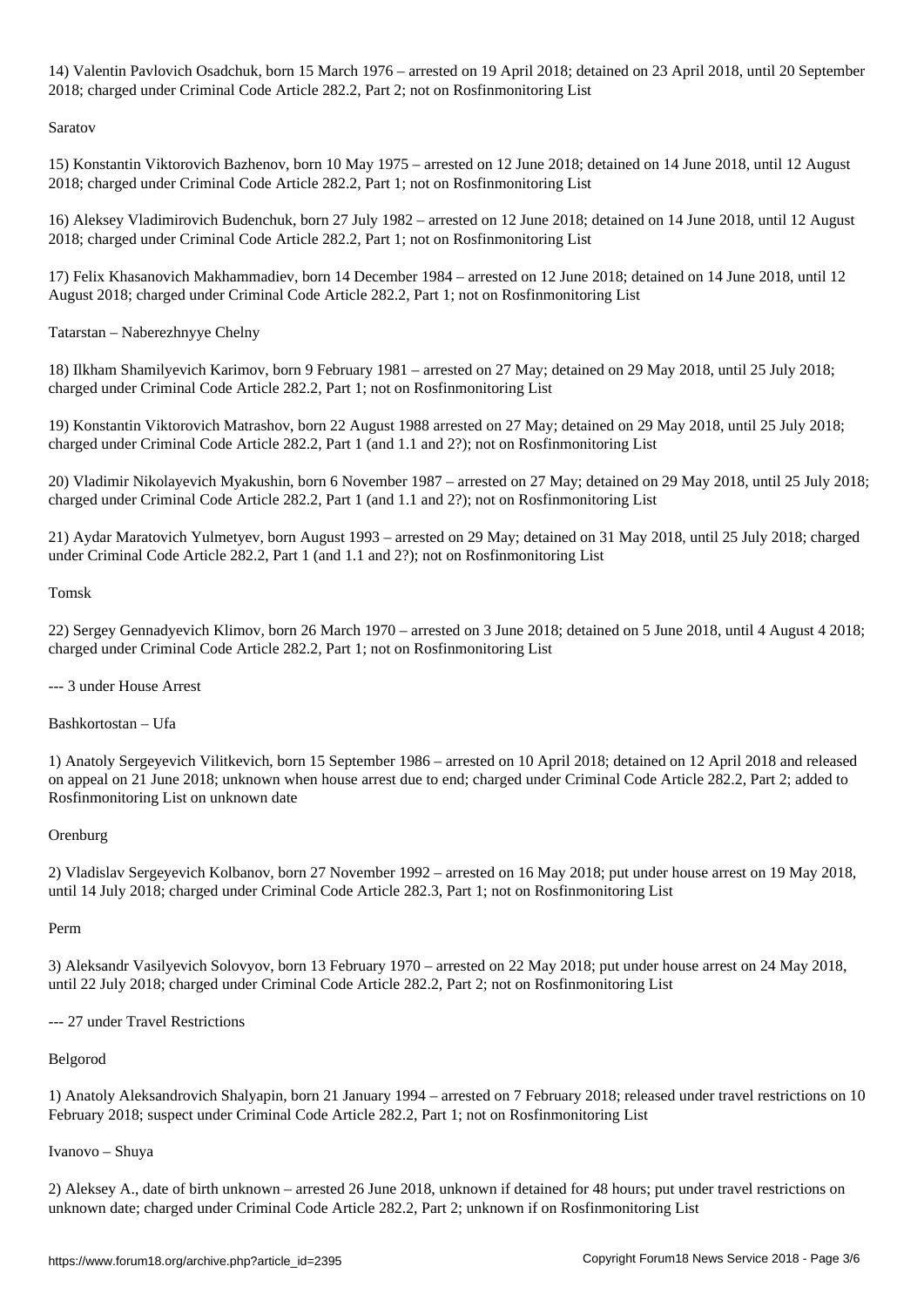3) Yelena Valentinovna Mikhailova, born 9 August 1983 – arrested 29 May 2018 but not detained; put under travel restrictions on 22 June 2018; charged under Criminal Code Article 282.2, Part 2 and Criminal Code Article 282.3, Part 1; not on Rosfinmonitoring List

4) Svetlana P., date of birth unknown – arrested on 26 June 2018, unknown if detained for 48 hours; put under travel restrictions on unknown date; unknown if charged or still suspect, under Criminal Code Article 282.2, Part 1 and Criminal Code Article 282.3, Part 1; unknown if on Rosfinmonitoring List

5) Svetlana Yuryevna Shishina, born 16 November 1975– arrested 29 May 2018 but not detained; put under travel restrictions on 22 June 2018; charged under Criminal Code Article 282.2, Part 2 and Criminal Code Article 282.3, Part 1; not on Rosfinmonitoring List

Jewish Autonomous Region – Birobidzhan

6) Alam Abdulaziz ogly Aliyev, born 14 January 1963 – arrested on 17 May 2018; detained on 18 May but released on appeal on 25 May and placed under travel restrictions; charged under Criminal Code Article 282.2, Part 1

Kabardino-Balkariya – Maysky

7) Yury Viktorovich Zalipayev, born 8 October 1962 – case opened in August 2017; put under travel restrictions on 24 April 2018; charged under Criminal Code Article 280, Part 1 and Criminal Code Article 282, Part 1 and due in court on 16 July 2018; not on Rosfinmonitoring List

Kabardino-Balkariya – Prokhladny

8) Arkadya Akopovich Akopyan, born 28 May 1948 – put under travel restrictions on 3 May 2017; currently on trial under Criminal Code Article 282, Part 1; not on Rosfinmonitoring List

Orenburg

9) Pavel Aleksandrovich Lekontsev, born 5 July 1981 – arrested 16 May 2018 but not detained; put under travel restrictions on 16 May 2018; charged under Criminal Code Article 282.2, Part 2; not on Rosfinmonitoring List

10) Sergey Viktorovich Logunov, born 28 November 1962 – arrested 16 May 2018 but not detained; put under travel restrictions on 16 May 2018; charged under Criminal Code Article 282.2, Part 2; not on Rosfinmonitoring List

11) Aleksey Nikolayevich Matveyev, born 23 April 1983 – arrested 16 May 2018 but not detained; put under travel restrictions on 16 May 2018; charged under Criminal Code Article 282.2, Part 2; not on Rosfinmonitoring List

12) Olga Timofeyevna Sandu, born 31 March 1984 – arrested 16 May 2018 but not detained; put under travel restrictions on 16 May 2018 but has since left Russia; charged under Criminal Code Article 282.2, Part 2; not on Rosfinmonitoring List

13) Fail Samigullovich Shangareyev, born 16 December 1960 – arrested 16 May 2018 but not detained; put under travel restrictions on 16 May 2018 but has since left Russia; charged under Criminal Code Article 282.2, Part 2; not on Rosfinmonitoring List

14) Nikolay Nikolayevich Zhugin, born 14 February 1976 – arrested 16 May 2018 but not detained; put under travel restrictions on 16 May 2018; charged under Criminal Code Article 282.2, Part 2; not on Rosfinmonitoring List

Oryol

15) Sergei Vladimirovich Skrynnikov, born 30 October 1962 – arrested 25 May 2017 but not detained beyond 48 hours; put under travel restrictions on 13 March 2018; charged under Criminal Code Article 282.2, Part 2; added to Rosfinmonitoring List on 27 March 2018

Vladivostok, Primorye

16) Nailya Sunatovna Kogay, born 5 October 1951 – arrested on 19 April 2018; put under travel restrictions on 19 April; charged under Criminal Code Article 282.2, Part 2

17) Lyubov Aleksandrovna Galaktionova, born 14 July 1942 – arrested on 19 April 2018; put under travel restrictions on 19 April; charged under Criminal Code Article 282.2, Part 2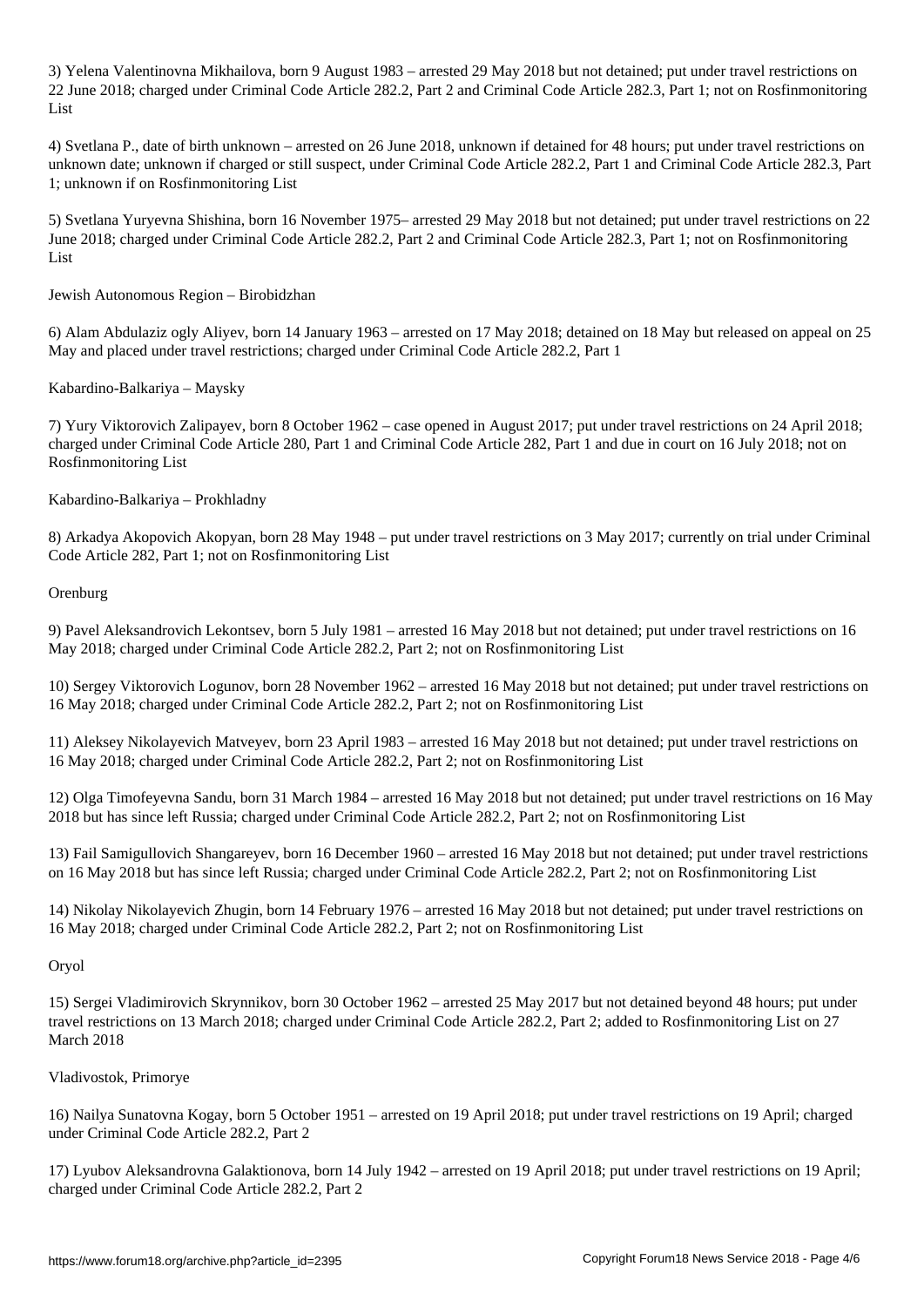19) Raisa Mikhailovna Usanova, born 28 September 1947 – arrested on 19 April 2018; put under travel restrictions on 19 April; charged under Criminal Code Article 282.2, Part 2

20) Yelena Viktorovna Zayshchuk, born 25 August 1934 – arrested on 19 April 2018; put under travel restrictions on 19 April; charged under Criminal Code Article 282.2, Part 2

#### Pskov

21) Gennady Valerianovich Shpakovsky, born 6 October 1958 – arrested on 3 June 2018; put under travel restrictions on unknown date; suspect under Criminal Code Article 282.2, Part 1; added to Rosfinmonitoring List on 6 July 2018

#### Sakha-Yakutiya – Lensk

Criminal Code Article 282.2, Part 2

22) Igor Nikolayevich Ivashin, born 16 April 1976 – arrested on 30 June or 1 July 2018; put under travel restrictions on 2 July; suspect under unknown Article; not on Rosfinmonitoring List

#### Saratov

23) Gennady Vasilyevich German, born 12 June 1969 – arrested on 12 June 2018 but not detained beyond 48 hours; put under travel restrictions on 14 June 2018; suspect under Criminal Code Article 282.2, Part 1; not on Rosfinmonitoring List

24) Roman Aleksandrovich Gridasov, born 16 September 1978 – arrested on 12 June 2018 but not detained beyond 48 hours; put under travel restrictions on 14 June 2018; suspect under Criminal Code Article 282.2, Part 1; not on Rosfinmonitoring List

25) Aleksey Petrovich Miretsky, born 14 December 1975 – arrested on 12 June 2018 but not detained beyond 48 hours; put under travel restrictions on 14 June 2018; suspect under Criminal Code Article 282.2, Part 1; not on Rosfinmonitoring List

#### Tatarstan – Naberezhnyye Chelny

26) Zinaida Viktorovna Soldatova, born 2 April 1967 – arrested on 27 March 2018 but not detained; put under travel restrictions on 12 June 2018; suspect under Criminal Code Article 282.2, Parts 1, 1.1, and 2

27) Valentina Ivanovna Stepkina, born 18 January 1951 – arrested on 27 March 2018 but not detained; put under travel restrictions on 6 June 2018; suspect under Criminal Code Article 282.2, Parts 1, 1.1, and 2

--- 1 under no known restrictions

#### Belgorod

1) Sergey Aleksandrovich Voykov, born 28 August 1975 – arrested on 7 February 2018; released under travel restrictions on 10 February 2018, which later lapsed; suspect under Criminal Code Article 282.2, Part 2; not on Rosfinmonitoring List

#### (END)

For more background see Forum 18's surveys of the general state of freedom of religion and belief in Russia at http://www.forum18.org/Archive.php?article\_id=2246, and of the dramatic decline in this freedom related to Russia's Extremism Law at http://www.forum18.org/Archive.php?article\_id=2215.

A personal commentary by Alexander Verkhovsky, Director of the SOVA Center for Information and Analysis http://www.sova-center.ru, about the systemic problems of Russian anti-extremism legislation, is at F18News 19 July 2010 http://www.forum18.org/Archive.php?article\_id=1468.

A personal commentary by Irina Budkina, Editor of the http://www.samstar.ucoz.ru Old Believer website, about continuing denial of equality to Russia's religious minorities, is at F18News 26 May 2005 http://www.forum18.org/Archive.php?article\_id=570.

More reports on freedom of thought, conscience and belief in Russia can be found at http://www.forum18.org/Archive.php?query=&religion=all&country=10.

A compilation of Organisation for Security and Co-operation in Europe (OSCE) freedom of religion or belief commitments can be found at http://www.forum18.org/Archive.php?article\_id=1351.